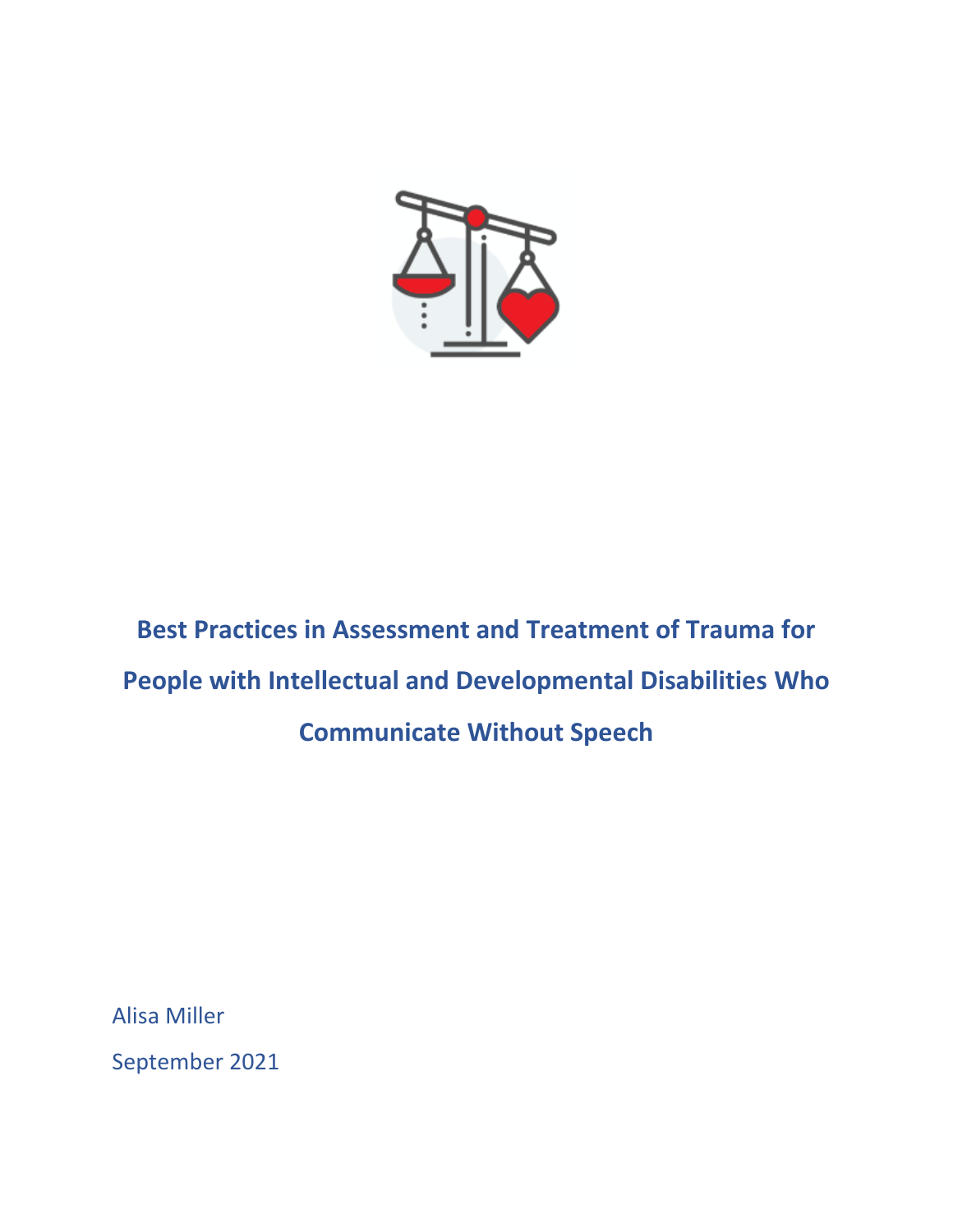Produced September 2021 by:



Alisa Miller

In partnership with:



Learn more at:

[www.selfdvocatecentral.org](http://www.selfdvocatecentral.org/)



This project is supported by the Texas Council for Developmental Disabilities (TCDD) through grant number 2101TXSCDD00 from the U.S. Administration for Community Living (ACL), Department of Health & Human Services, Washington, D.C. 20201. Grantees receiving government sponsorship are encouraged to express their findings and conclusions. Opinions do not necessarily represent official TCDD or ACL policy.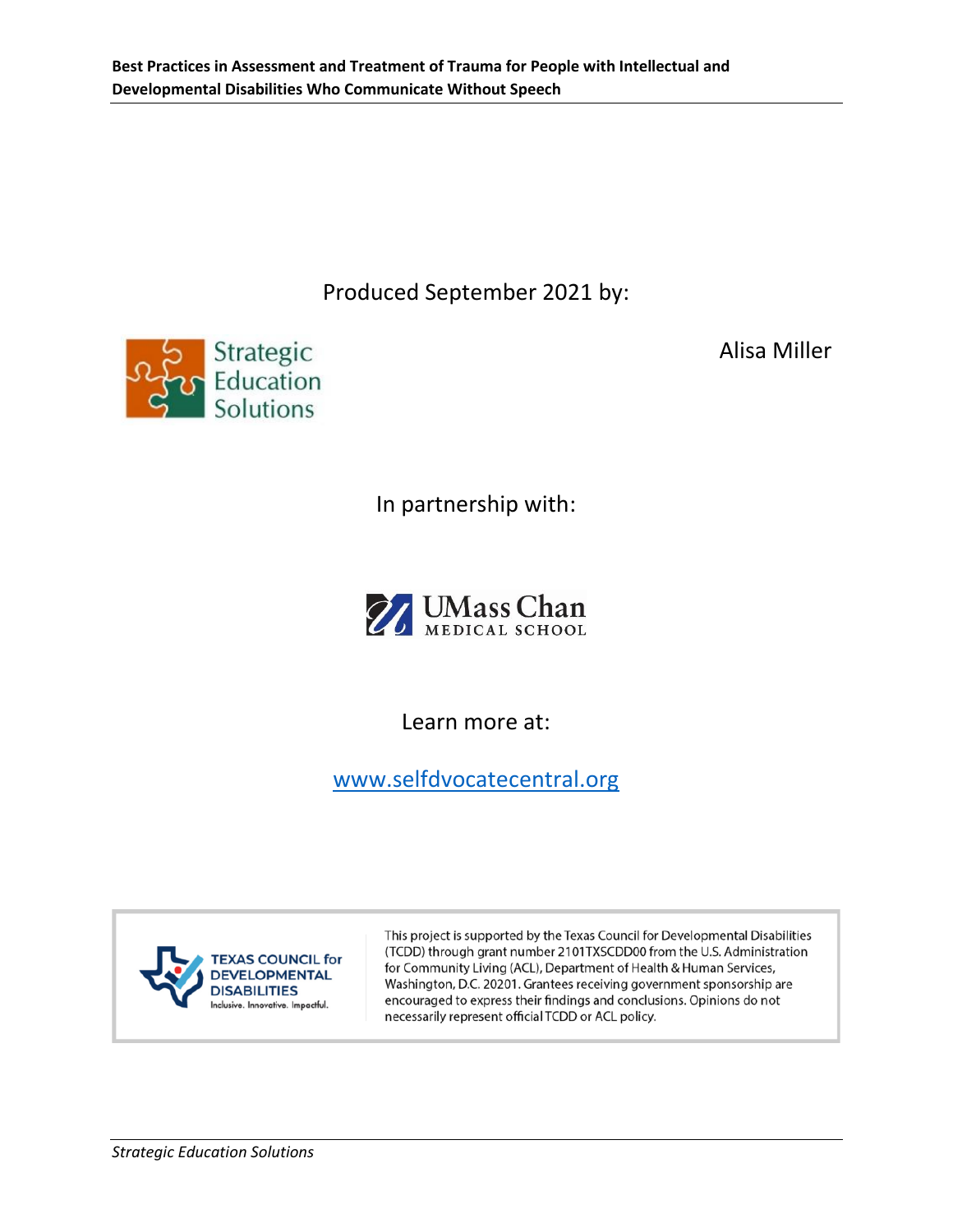# **Contents**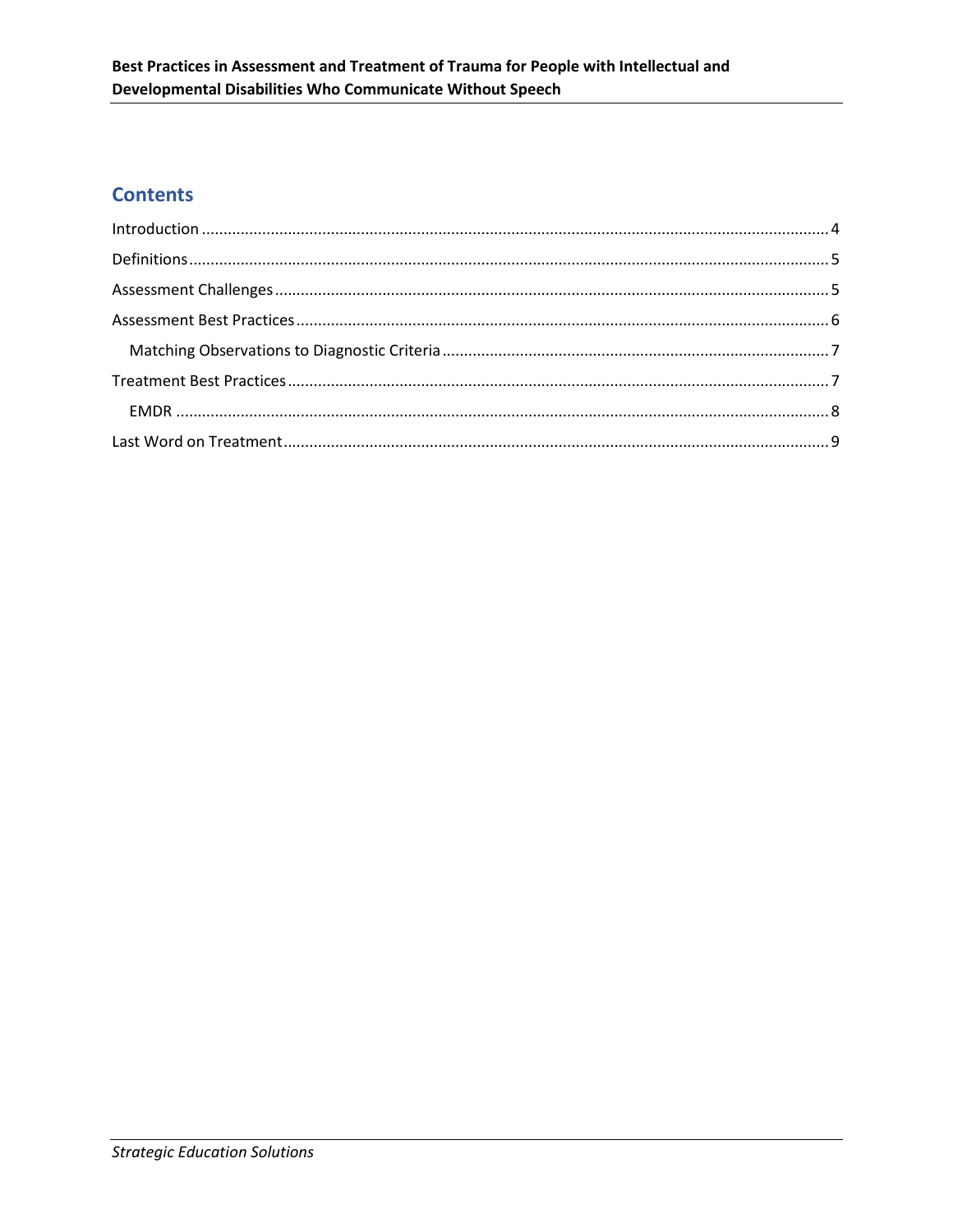#### <span id="page-3-0"></span>**Introduction**

Assault and abuse, including sexual assault, perpetrated against people with IDD (PwIDD) is a widespread issue not hindered by any country's borders, putting PwIDD at greater risk of trauma (Kildahl et al., 2020a; O'Malley et al., 2020; Rowsell et al., 2013). In addition to the heightened risk of assault and abuse, studies have revealed that PwIDD are more susceptible to trauma from life experiences they face as a result of their disability such as bullying, multiple placements, or loss of parents or caregivers (Daveney; Kildahl et al., 2020a; Kildahl et al., 2020b; McNally et al., 2021; Mevissen et al., 2012; Mevissen et al., 2016; Rowsell et al., 2013). Research also tells a story of inadequate assessment and treatment tools for PwIDD who have experienced trauma as a whole who seek to recover from the effects of their experiences (Daveney; Kildahl et al., 2020a; Kildahl et al., 2020b; McNally et al., 2021; Mevissen et al., 2012; Mevissen et al., 2016; O'Malley; Rowsell et al., 2013).

Most of the assessment tools available that have shown any success with PwIDD are only effective with those with mild to moderate IDD as they rely heavily on self-report (Daveney; Kildahl et al., 2020a; Kildahl et al., 2020b; Mevissen et al., 2012; Rowsell et al., 2013). However, within the IDD population, the most severely impacted people also usually communicate without speech, which leaves them with few tools for effective assessment.

While the scarcity of assessment tools for PwIDD seems alarming, the availability of treatment for PwIDD, especially those who communicate without speech, is even more grim. Despite the pervasiveness of sexual assault and other traumas among PwIDD, there is little research available to guide psychologists as they treat PwIDD, which leaves them to their own devices to adapt therapy to fit the individual client (O'Malley et al., 2020). Slowly, awareness is building that when modified appropriately, psychotherapy is an effective tool to use with PwIDD, especially cognitive behavioral therapy (CBT; McNally et al., 2021; Mevissen et al., 2016). While the use of psychotherapies among PwIDD is adapting, unfortunately, it is only shown to be effective with people who have mild to moderate IDD (McNally et al., 2021; Mevissen et al., 2016). Mevissen et al. (2012) describes the situation for people with more severe IDD who have PTSD symptoms being treated with an evidencebased treatment as "scarce."

The historical lack of assessment tools coupled with a lack of treatment options for trauma has left PwIDD who communicate without speech in a dangerous situation. Often parents, caregivers, and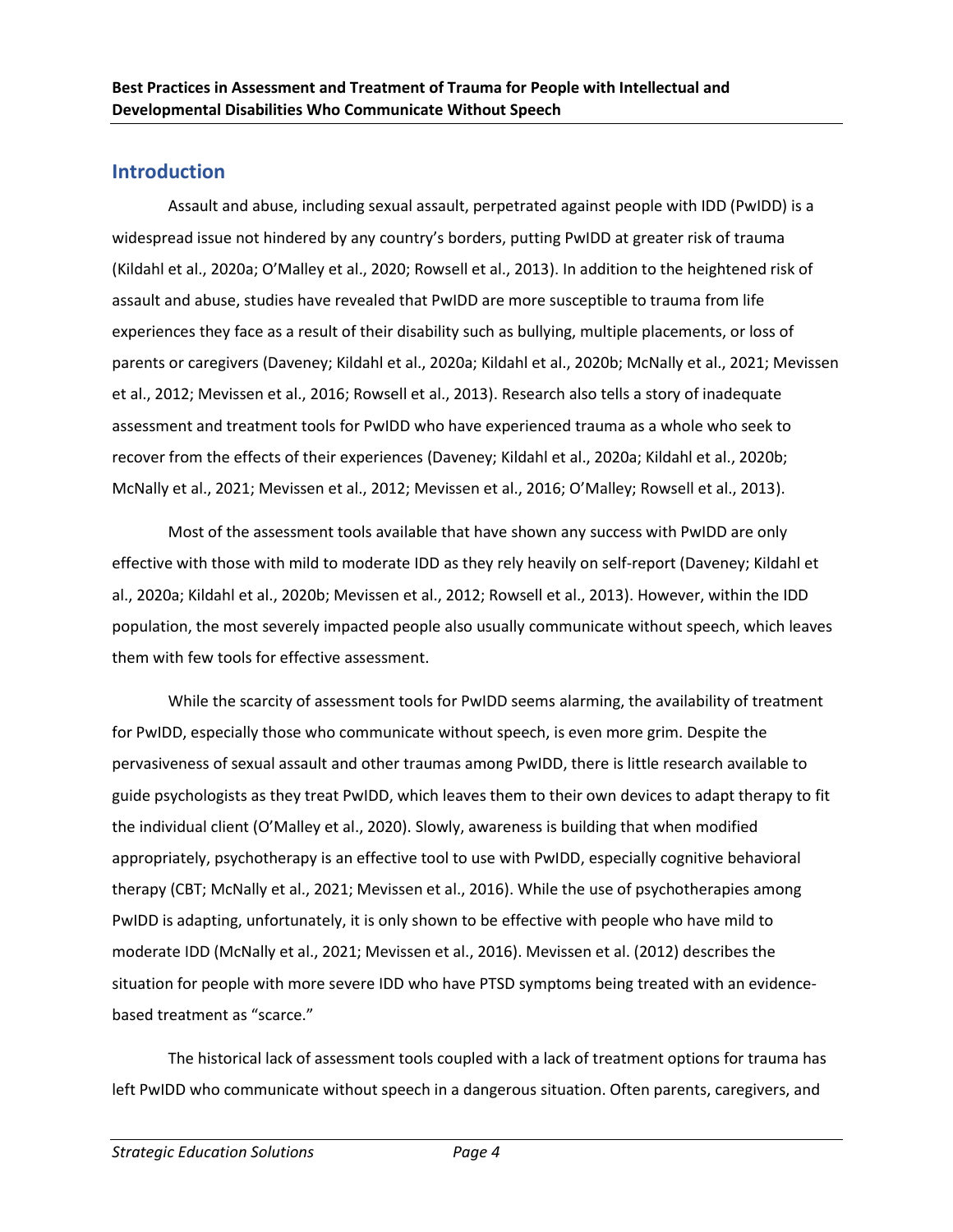therapists alike are left struggling to know how best to support and treat PwIDD who communicate without speech and have experienced trauma. Rowsell et al. (2013) indicated that in their study of people with severe IDD and trauma, no participant reported a therapeutic intervention that was successful. Additionally, the frequency and severity of emotional, physiological, and behavioral symptoms that indicated they were experiencing psychological stress eventually got better over time, but their psychological functioning remained impaired. This study demonstrates the need for effective assessment and treatment as a vital part of the wellbeing of PwIDD who communicate without speech who have experienced trauma.

Fortunately, research is beginning to grow in trauma assessment and treatment for PwIDD who are more seriously impacted by their disability. The recognition of how trauma symptoms present in PwIDD and the use of observational and input from family and caregivers has improved assessment for posttraumatic stress disorder (PTSD) and other trauma-related disorders for PwIDD who communicate without speech (Kildahl et al., 2020a; Kildahl et al., 2020b; Rowsell et al., 2013). Equally promising, recent research has shown that eye movement desensitization and reprocessing (EMDR) therapy is an effective treatment of trauma among PwIDD, including those who communicate without speech (McNally et al., 2021; Mevissen et al., 2012; Mevissen et al., 2016).

### <span id="page-4-0"></span>**Definitions**

According to Patel et al. (2018), IDD is a diagnosis given in childhood, yet it has effects that follow the person through their life after they become adults. Patel et al. break the severity of IDD into four categories: mild, moderate, severe, and profound. Each of the four levels of severity is broken down into categories of communication and language, basic skills, and supports needed. Earmarks of severe and profound levels within communication and language are differences in verbal and communication abilities. For the purposes of this paper, the term "people who communicate without speech" will be used interchangeably with PwIDD described in research as severely or profoundly impacted by their disabilities.

## <span id="page-4-1"></span>**Assessment Challenges**

While there is a lack of assessment tools for PwIDD, the nature of the disability also produces many challenges to diagnosing PTSD or other trauma-related disorders.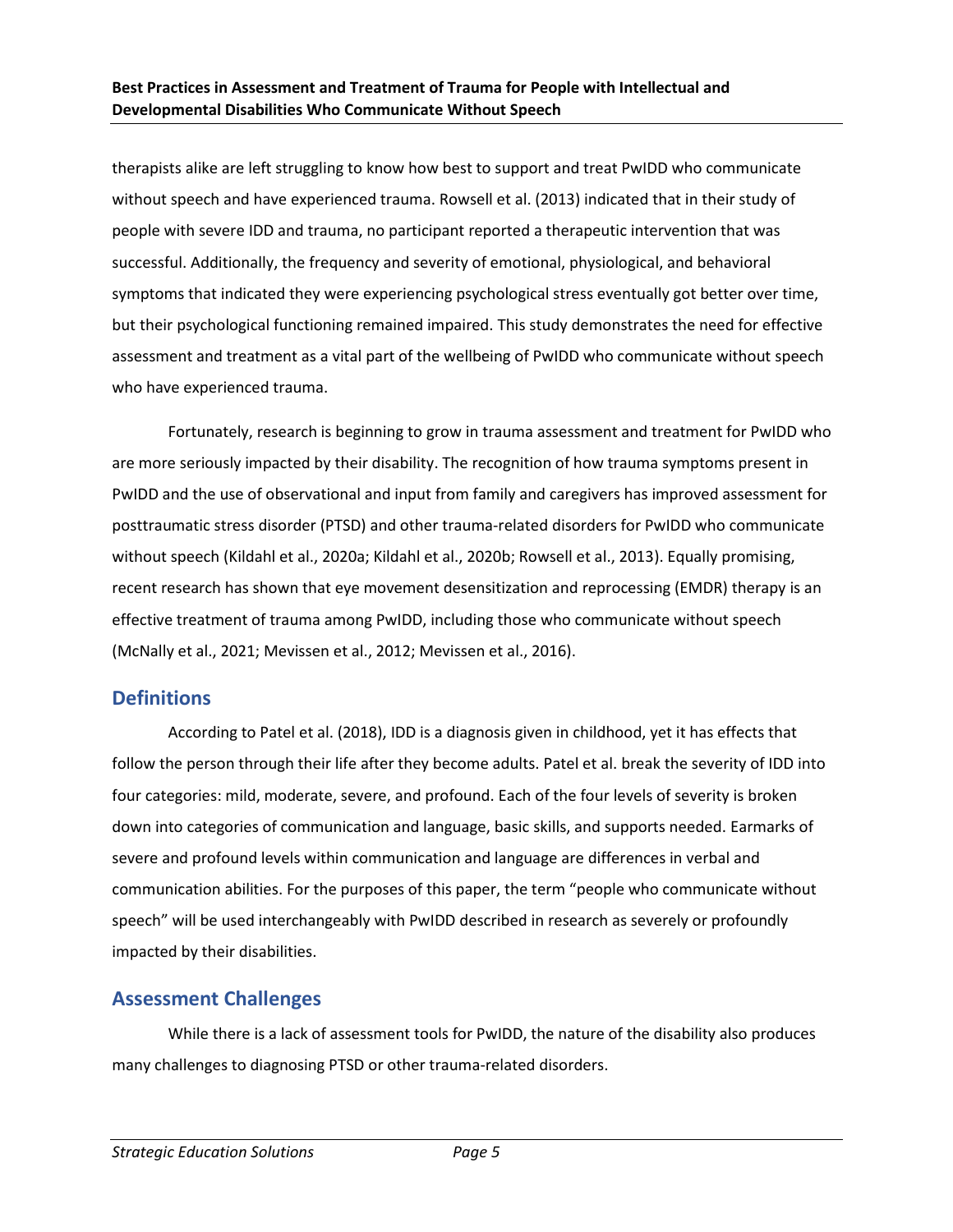One of the more significant diagnostic challenges for PwIDD is communication. Diagnosing PTSD traditionally requires people to describe their experiences and answer questions asked by the clinician. However, those who communicate without speech may not be able to do either of these two tasks (Daveney et al., 2019; Kildahl et al., 2020a; Kildahl et al., 2020b).

Symptom presentation is another area of challenge when diagnosing PTSD. Often, symptoms of PTSD in PwIDD may present differently than in those without IDD and even differently between those with less severe IDD and those with more severe IDD (Daveney et al., 2019; Kildahl et al., 2020a; Kildahl et al., 2020b; Mevissen et al., 2016). Symptoms may present as challenging behavior such as disorganized behavior or aggression, self-injury, sleep problems—including nightmares, reenactments of the trauma, and a decline in adaptive skills (Daveney et al., 2019; Kildahl et al., 2020a; Kildahl et al., 2020b; McNally et al., 2021; Mevissen et al., 2012). Additionally, Kildahl et al. (2020b) indicate that people with autism and IDD who communicate without speech may have even more significant complexity with assessment and may see greater symptom variability on any given day.

A third complicating factor for diagnosing PTSD in PwIDD who communicate without speech is diagnostic overshadowing, or the mistaken attribution of symptoms to a diagnosis (Daveney et al., 2019; Kildahl et al., 2020a). For example, PwIDD who experience trauma and are reliving the experience may present with symptoms that looks like psychosis (Mevissen et al., 2016). If they are diagnosed with a psychotic illness rather than the PTSD causing the symptoms, this is diagnostic overshadowing. This can be an even more complicated factor when parents or caregivers are not aware of the trauma and do not know how best to attribute the symptoms they see (Kildahl et al., 2020a).

### <span id="page-5-0"></span>**Assessment Best Practices**

While the challenges to assessing trauma in PwIDD who communicate without speech may seem sizeable, recent research has shown evidence of certain practices that assist with assessment. Best practices include using multidisciplinary approaches that are thorough and trauma sensitive (Kildahl et al., 2020a; Kildahl et al., 2020b). Gathering historical information based on observations made from family, caregivers, and practitioners who work with the person will aid in answering the questions related to diagnosing trauma (Kildahl et al., 2020a; Kildahl et al., 2020b; McNally et al., 2021; Mevissen et al., 2012; Rowsell et al., 2013).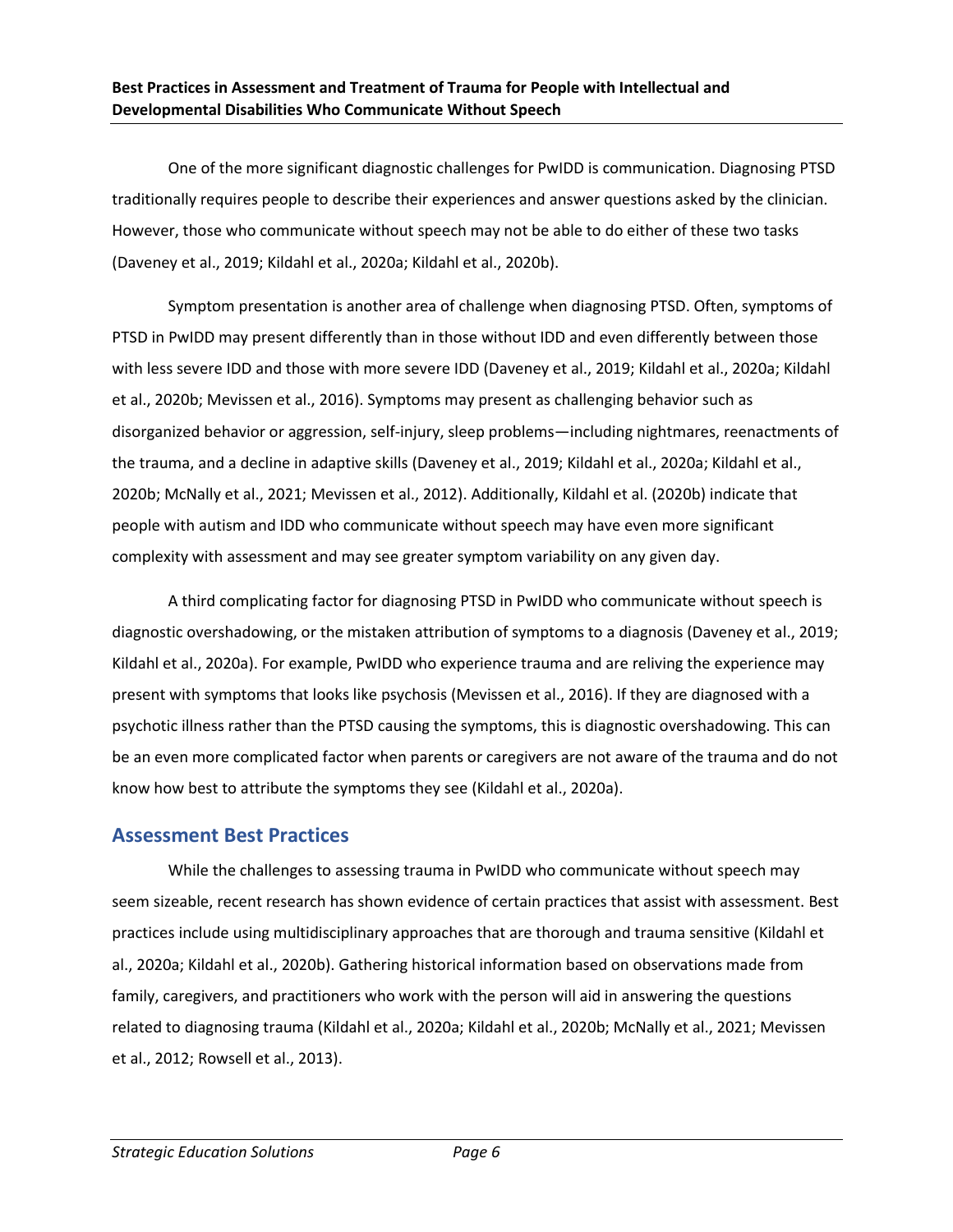#### <span id="page-6-0"></span>*Matching Observations to Diagnostic Criteria*

Assessment of trauma in PwIDD who communicate without speech is based significantly on observation of behaviors. McNalley et al. (2021) reports that several studies advocate using the Adaptive Behavior Scale to assess changes in adaptive behaviors of PwIDD who communicate without speech. They also note that one study recommends that when diagnosing PwIDD with PTSD practitioners consider the developmental level of the client and potentially include the criteria for diagnosing children, specifically when examining behavioral responses, reenactment of traumatic events, and arousal states. The following information highlights some of the behaviors associated with four of the diagnostic sections of the DSM-V as gathered from the research.

**Reexperience.** Examples of behavior associated with reexperiencing trauma include repeated phrases uttered at specific times such as shouting "no" repeatedly at bedtime (Kildahl et al., 2020a) or showing behaviors such as fear, resistance, or aggression at times associated with triggers (Mevissen et al., 2012).

**Avoidance.** Avoidance was observed in situations such as bathing, changing clothes, or not wanting to sleep in their bed or by not wanting to go to school or return home (Kildahl et al., 2020a; Mevissen et al., 2012).

**Negative changes to mood and cognition.** Reports of these behaviors included negative emotions such as sadness, hopelessness (including suicidal ideation), guilt, and shame as well as behaviors such as social withdrawal or deteriorating relationships with family or caregivers. People with limited verbal ability may have shown signs of negative self-image through behaviors such as repeatedly shouting "no" and their name (Kildahl et al., 2020a).

**Altered arousal.** States of altered arousal were observed in exaggerated startle response, aggression, restlessness, irritability and anger, and sleep disturbances—including difficulties falling asleep and waking during the night (Kildahl et al., 2020a; Mevissen et al., 2012).

## <span id="page-6-1"></span>**Treatment Best Practices**

The lack of evidence-based treatments for PwIDD who communicate without speech does not mean that therapists are not attempting to treat their clients. O'Malley et al. (2020) recommends the following approaches to working with PwIDD of all levels who have experienced trauma: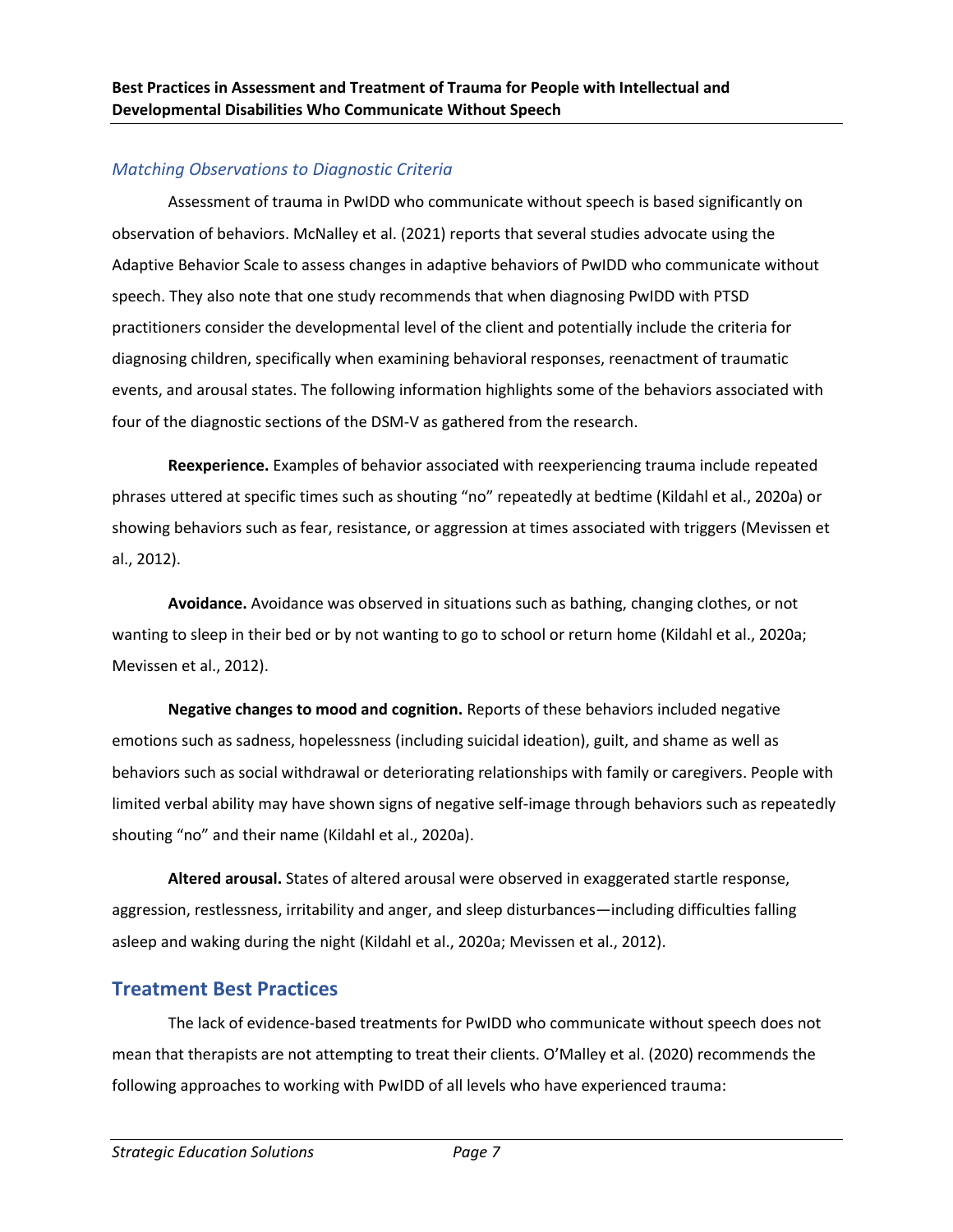- use of art and drawing-based tools
- use of therapeutic approaches that are person-centered, flexible, and include creative adaptations to traditional methods
- nurturing trust
- validating the client's experiences
- being predictable and consistent with the client
- empowering the client, especially those who were assaulted by people in positions of power such as PwIDD living in congregate care

#### <span id="page-7-0"></span>*EMDR*

Two methods of treatment for PTSD in PwIDD that are also recommended by the World Health Organization are EMDR therapy and trauma-focused CBT. CBT has been adapted for use with people with mild to moderate IDD who have experienced trauma (Mevissen et al., 2016). That study included no documentation for people with more severe IDD or those who communicate without speech.

However, research does show effective treatment for PwIDD who experienced trauma using EMDR across all disability ranges from mild to severe. (McNally et al., 2021; Mevissen et al., 2012; Mevissen et al., 2016). PwIDD who communicate without speech who have undergone EMDR have shown significant reduction in trauma symptoms and improvements in personal functioning (Mevissen et al., 2012). Specific improvements included disappearance of flashbacks and sleep disturbances; reduction of aggressive, obsessive, and avoidance behavior; and improved mood and social functioning (Mevissen et al., 2016).

Mevissen et al. (2016) offered suggestions for adapting EMDR for use with PwIDD. They suggest that activating the trauma memory and supporting the person during the desensitization and reprocessing process can be adapted based on the person's developmental age. They also suggest taking any cooccurring disorders such as autism into consideration. Some of the specific practical applications of the process itself include the therapist

- putting stickers on their fingers to facilitate tracking
- using buzzers to vibrate alternately between the person's right and left hands
- using alternating tones in headphones or speakers placed on either side of the person, or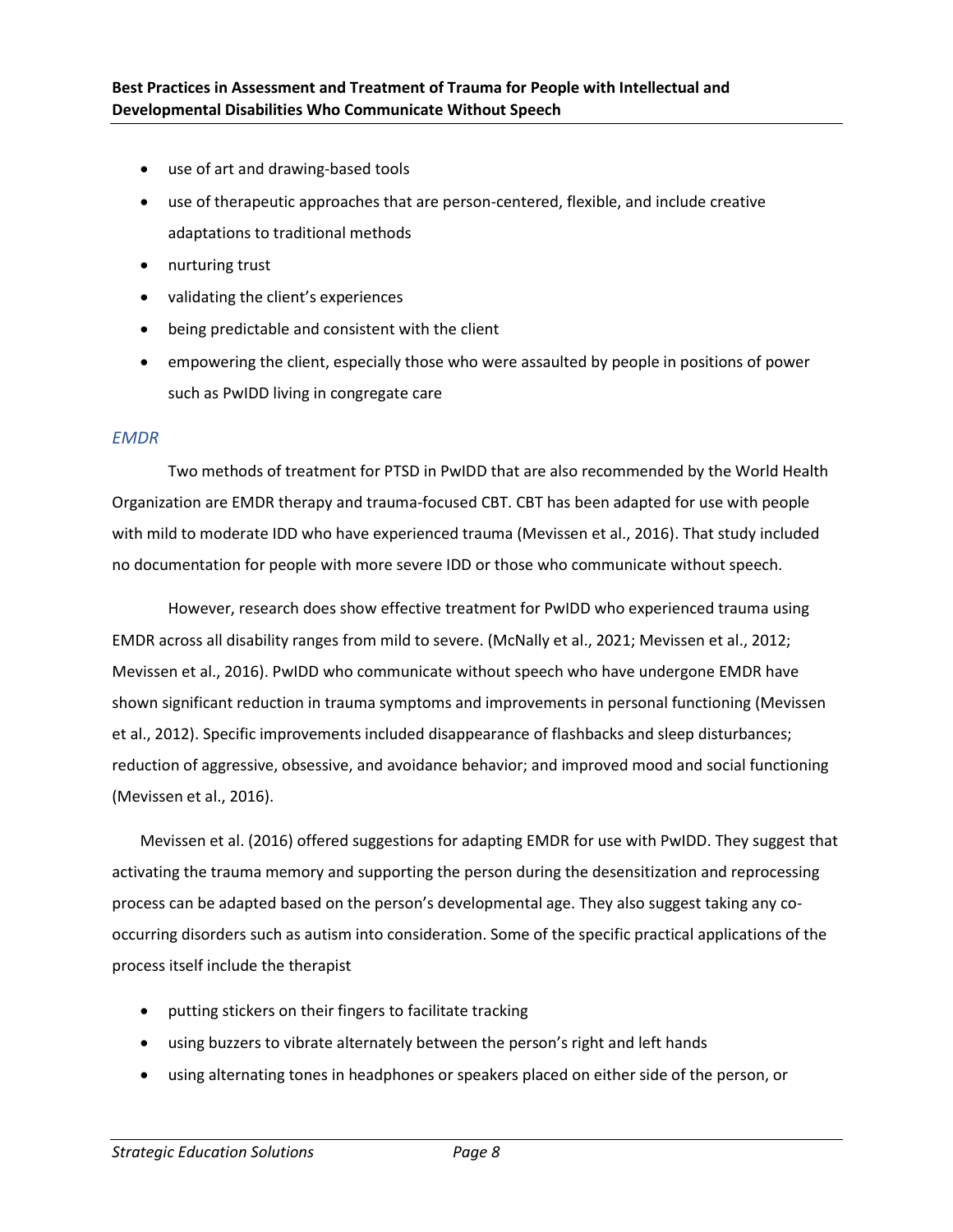• tapping on the person's hands or knees.

One of the advantages of EMDR therapy is the low number of sessions needed. Mevissen et al. (2012) specified the number of sessions of EMDR ranged from four to 17, indicating that this therapeutic method is efficient as well as effective. Additionally, there is no need for homework or practice outside the therapy, making this protocol even more beneficial for people with more severe IDD (Mevissen et al., 2016).

## <span id="page-8-0"></span>**Last Word on Treatment**

It would be remiss not to include an important note here concerning treatment of parents and caregivers. Parents and caregivers of adults who communicate without speech were often themselves traumatized by the abuse of their adult children, but they rarely were offered treatment for this secondary trauma. Treatment for PwIDD who have experienced trauma should also include treatment for family or caregivers who may be affected, as their wellbeing is inextricably tied to that of the PwIDD (McNally et al., 2021).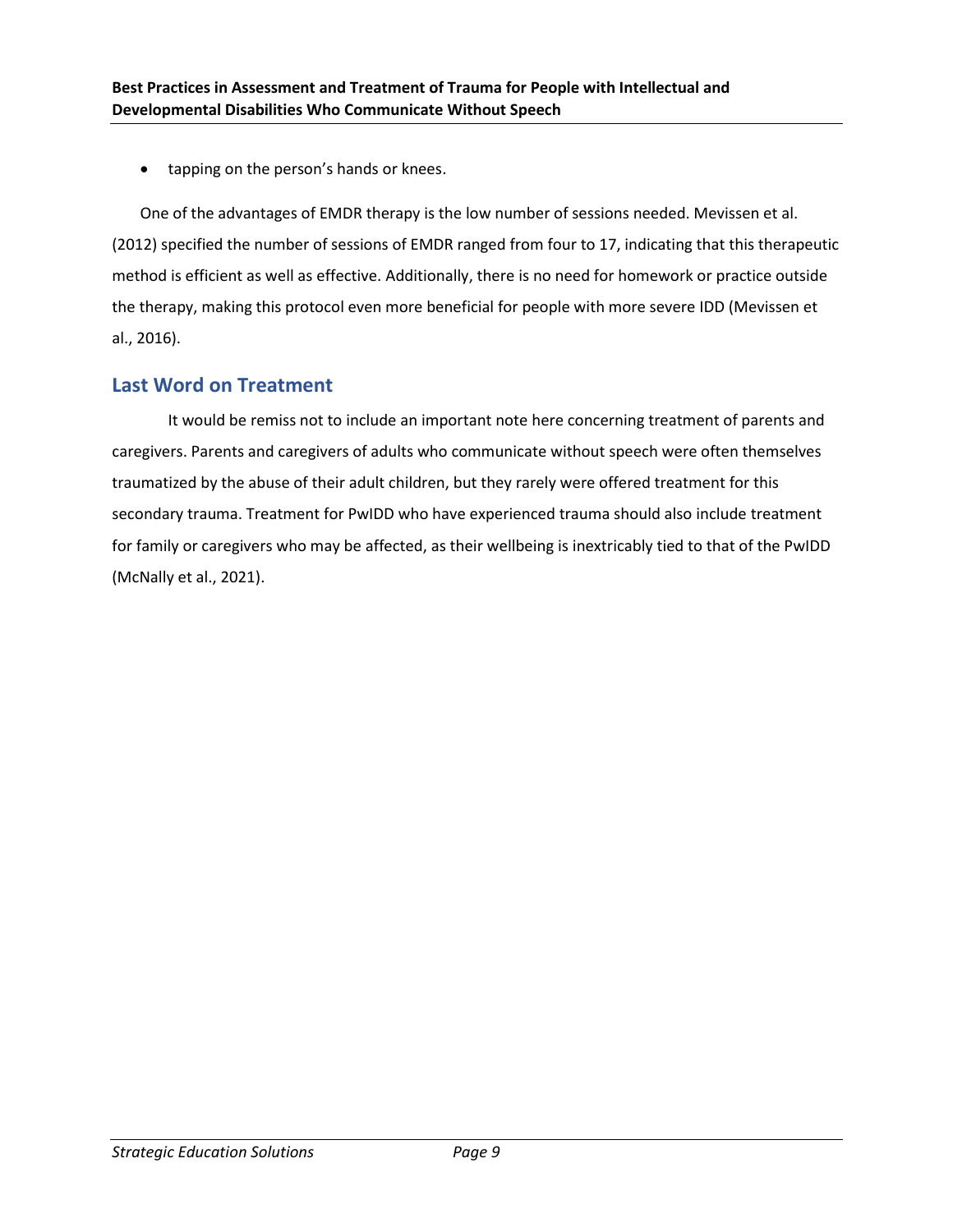#### **References**

- American Psychiatric Association. (2013). *Diagnostic and statistical manual of mental disorders* (5th ed.). https://doi.org/10.1176/appi.books.9780890425596
- Daveney, J., Hassiotis, A., Katona, C., Matcham, F., & Sen, P. (2019). Ascertainment and prevalence of post-traumatic stress disorder (PTSD) in people with intellectual disabilities. *Journal of Mental Health Research in Intellectual Disabilities, 12*(3-4), 211-233, <https://doi.org/10.1080/19315864.2019.1637979>
- Kildahl, A. N., Helverschou, S. B., Bakken, T. L., & Oddli H. W. (2020a). "Driven and tense, stressed out and anxious": Clinicians' perceptions of post-traumatic stress disorder symptom expressions in adults with autism and intellectual disability. *Journal of Mental Health Research in Intellectual Disabilities, 13*(3), 201-230,<https://doi.org/10.1080/19315864.2020.1760972>
- Kildahl, A. N., Helverschou, S. B., Bakken, T. L., & Oddli, H. W. (2020b). "If we do not look for it, we do not see it": Clinicians' experiences and understanding of identifying post-traumatic stress disorder in adults with autism and intellectual disability. *Journal of Applied Research in Intellectual Disabilities, 33*(5), 1119–1132[. https://doi.org/10.1111/jar.12734](https://doi.org/10.1111/jar.12734)
- McNally, P., Taggart, L., & Shevlin, M. (2021). Trauma experiences of people with an intellectual disability and their implications: A scoping review. *Journal of Applied Research in Intellectual Disabilities, (34)*4, 927-949.<https://doi.org/10.1111/jar.12872>
- Mevissen, L., Didden, R., & de Jongh, A. (2016). Assessment and treatment of PTSD in people with intellectual disabilities. In C. Martin, V. Preedy, & V. Patel. (Eds.), *Comprehensive Guide to Post-Traumatic Stress Disorder* (p. 22). Springer. [https://doi.org/10.1007/978-3-319-08613-2\\_95-2](https://doi.org/10.1007/978-3-319-08613-2_95-2)
- Mevissen, L., Lievegoed, R., Seubert, A., & De Jongh, A. (2012). Treatment of PTSD in people with severe intellectual disabilities: A case series. *Developmental Neurorehabilitation, 15*(3), 223–232. <https://doi.org/10.3109/17518423.2011.654283>
- Nihira, K., Leland, H., & Lambert, N. (1993). *Adaptive Behavior Scale – Residential and Community* (2nd ed.). Pro-Ed.